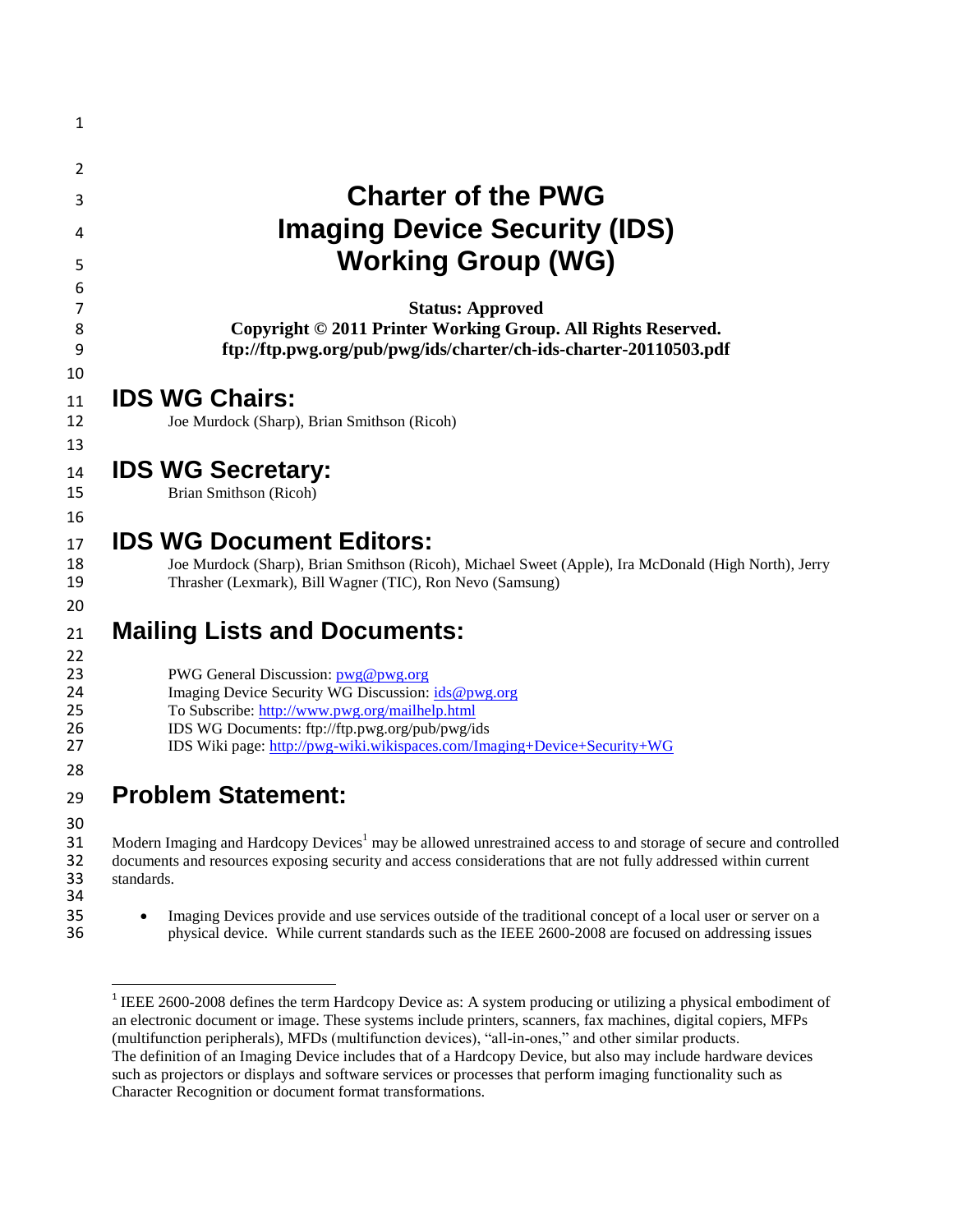| 37<br>38<br>39                   | related to securing local Hardcopy Device functionality, there are currently no suitable Imaging Device<br>standards or recommendation for controlling or validating access to these extended services.                                                                                                                                                                                                                                                                                  |  |
|----------------------------------|------------------------------------------------------------------------------------------------------------------------------------------------------------------------------------------------------------------------------------------------------------------------------------------------------------------------------------------------------------------------------------------------------------------------------------------------------------------------------------------|--|
| 40<br>41<br>42<br>43<br>44<br>45 | Imaging Devices provide services to Imaging Clients <sup>2</sup> running on various operating systems and can extend<br>$\bullet$<br>these services as Cloud <sup>3</sup> resources. Imaging Devices and Imaging Clients also use resources and Imaging<br>Services from the Cloud. There are no suitable Imaging Device standards or recommended methodologies<br>for authenticating and securing the Imaging Devices, Imaging Clients, and Imaging Services in a Cloud<br>environment. |  |
| 46<br>47<br>48                   | Imaging Devices and Imaging Services have no standard method to associate security information with an<br>$\bullet$<br>Imaging Job and ensure that the security information is maintained throughout the Job lifetime.                                                                                                                                                                                                                                                                   |  |
| 49<br>50<br>51<br>52<br>53       | Security Information and Event Management (SIEM) systems are being deployed in enterprise and<br>$\bullet$<br>government environments to provide continuous monitoring and analysis of security-related system log<br>entries and other events. Imaging Devices have no industry standard format or set of values defined for to<br>provide this information in a manner easily gathered and analyzed by SIEM tools.                                                                     |  |
| 54<br>55<br>56<br>57             | Enterprise networks are deploying network endpoint attachment protocols and tools to measure and assess<br>$\bullet$<br>the health of devices on the network. These assessment protocols go beyond simply checking that the<br>device possesses the correct credentials to access the network to also assessing information such as<br>operating system, security patches, antivirus definition levels etc. Hardcopy Devices (Network Printers,                                          |  |
| 58<br>59<br>60                   | Multi-Function Devices, Network Scanners, etc.) have not been widely integrated into these new<br>assessment protocol schemes, in part because there is no standardized set of attributes that a health<br>assessment server can measure for Hardcopy Devices.                                                                                                                                                                                                                           |  |
| 61<br>62<br>63                   | The goal of the Imaging Device Security Working Group is to address these issues by developing the following                                                                                                                                                                                                                                                                                                                                                                             |  |
| 64                               | specifications and recommendations:                                                                                                                                                                                                                                                                                                                                                                                                                                                      |  |
| 65                               | Imaging Device Health Attributes - Define a set of common health assessment attributes for Imaging<br>$\bullet$                                                                                                                                                                                                                                                                                                                                                                          |  |
| 66                               | Devices                                                                                                                                                                                                                                                                                                                                                                                                                                                                                  |  |
| 67<br>68                         | Binding Specifications - Define health attributes binding to the most common health assessment<br>$\circ$<br>protocols.                                                                                                                                                                                                                                                                                                                                                                  |  |
| 69<br>70                         | Remediation specification – Define standard methods to perform remediation of detected device<br>$\circ$<br>health failures.                                                                                                                                                                                                                                                                                                                                                             |  |
| 71<br>72                         | IDS Model and Requirements – Define a set of common security model for PWG projects and working<br>$\bullet$<br>groups.                                                                                                                                                                                                                                                                                                                                                                  |  |
| 73<br>74<br>75                   | IDS Identification, Authentication and Authorization - Define a set of standards and recommendations for<br>$\bullet$<br>providing the credentials and information required to provide secure access to Imaging Devices, Services<br>and Clients.                                                                                                                                                                                                                                        |  |
| 76<br>77                         | IDS Security Ticket – Define a standard method for specifying, associating and maintaining security<br>information with an Imaging Job, Imaging Device or Imaging Client.                                                                                                                                                                                                                                                                                                                |  |
| 78<br>79                         | IDS Log - Define standards and recommendations for common log information.<br>$\bullet$                                                                                                                                                                                                                                                                                                                                                                                                  |  |
| 80<br>81<br>82                   | Our goal is to provide the metrics and mechanisms that allow Imaging Devices to fully participate in assessment-<br>protected networks and provide secure, controlled access to Jobs, Documents and Imaging Services.                                                                                                                                                                                                                                                                    |  |

## **Out-of-scope:**

<sup>&</sup>lt;sup>2</sup> Terms such as "Imaging Device" and "Imaging Service" used in this document are defined in the PWG MFD Model and Common Semantics document. The term "Imaging Client" is synonymous with the PWG Model term "Client"

 $^3$  The term "Cloud" is defined in the NIST Special Publication 800-145 (http://csrc.nist.gov/publications/drafts/800-145/Draft-SP-800-145\_cloud-definition.pdf)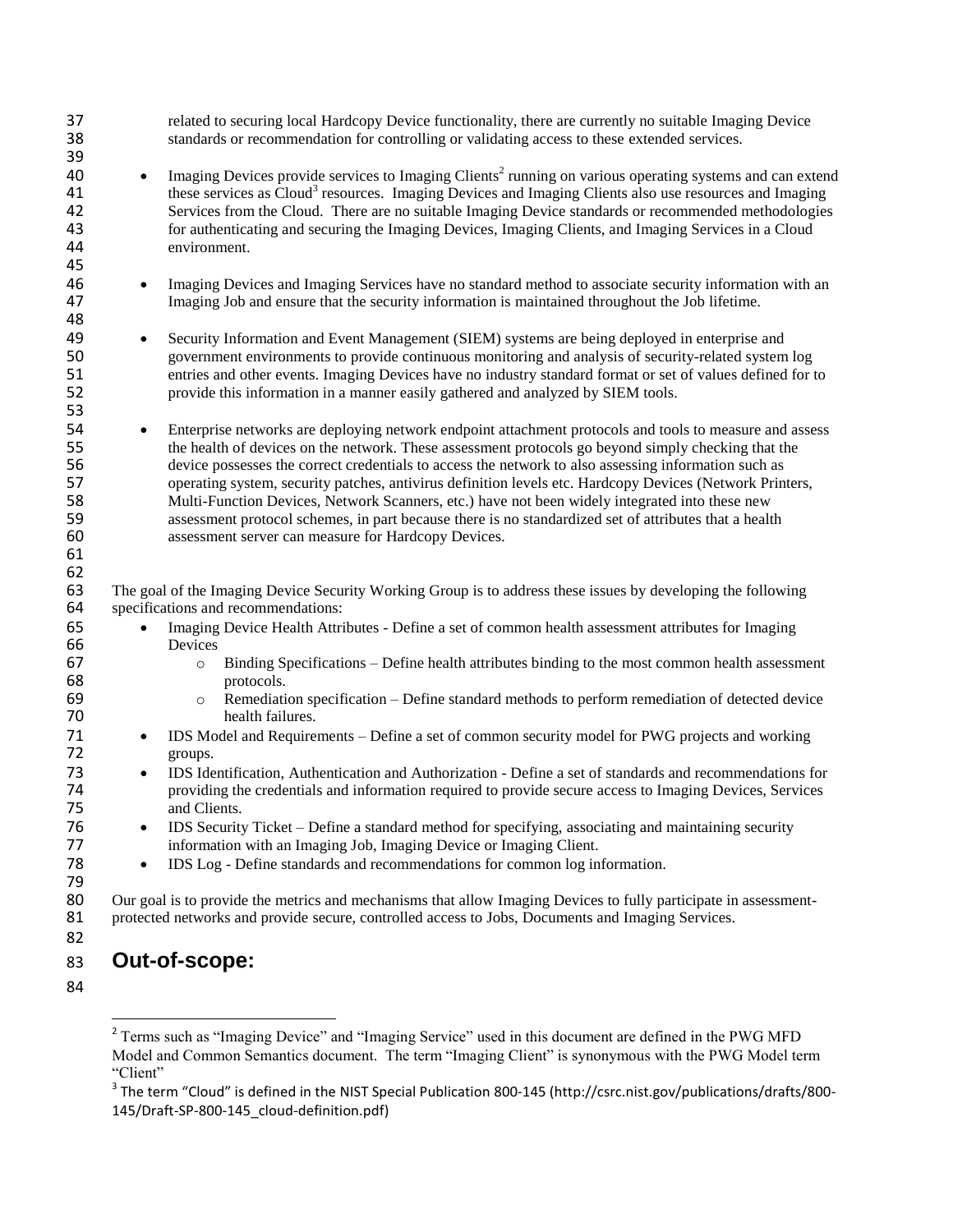| 85         | $\bullet$ |                          | OOS-1 Define new encryption algorithms                                                                    |
|------------|-----------|--------------------------|-----------------------------------------------------------------------------------------------------------|
| 86         | $\bullet$ |                          | OOS-2 Define new transport protocols                                                                      |
| 87         | $\bullet$ |                          | OOS-3 Define new application protocols                                                                    |
| 88         | $\bullet$ |                          | OOS-4 Define new hash functions or digital signatures                                                     |
| 89         | $\bullet$ |                          | OOS-5 Define new network endpoint attachment protocols                                                    |
| 90         | $\bullet$ |                          | OOS-6 Define new security protocols                                                                       |
| 91         | $\bullet$ |                          | OOS-7 Define new security token, or public key certificate formats                                        |
| 92         |           |                          |                                                                                                           |
| 93         |           | <b>Objectives:</b>       |                                                                                                           |
| 94         |           |                          |                                                                                                           |
| 95         | $\bullet$ |                          | OBJ-1 Define a minimal required set of attributes that can be used to assess a Imaging Device's "fitness" |
| 96         |           |                          | to attach to a network                                                                                    |
| 97         | $\bullet$ |                          | OBJ-2 Define an extended set of attributes for Imaging Devices that may include device configuration      |
| 98         |           |                          | attributes to be used for policy enforcement                                                              |
| 99         | ٠         |                          | OBJ-3 Define a set of bindings to a limited set of network endpoint attachment protocols.                 |
| 100        | $\bullet$ |                          | OBJ-4 Define a set of recommendations for identifying and authenticating Imaging Devices, Imaging         |
| 101        |           |                          | Client, and Imaging Services.                                                                             |
| 102        | $\bullet$ |                          | OBJ-5 Define a set of standard security attributes and a Security Ticket to be associated with Imaging    |
| 103        |           |                          | Jobs, Users, Services and Devices                                                                         |
| 104        |           |                          | OBJ-6 Define a common log format and set of values to facilitate automated log and security event         |
| 105        |           | analysis                 |                                                                                                           |
| 106        |           |                          |                                                                                                           |
| 107        |           | <b>Milestones:</b>       |                                                                                                           |
| 108        |           |                          |                                                                                                           |
| 109        |           | <b>Charter Stage:</b>    |                                                                                                           |
|            |           |                          |                                                                                                           |
|            |           |                          |                                                                                                           |
| 110        |           |                          |                                                                                                           |
| 111        | $\bullet$ | $CH-1$                   | Initial working draft of IDS WG charter - Jan. 2008 - DONE                                                |
| 112        | $\bullet$ | $CH-2$                   | Interim/Stable working draft of IDS WG charter - Jan. 2008 - DONE                                         |
| 113        | $\bullet$ | $CH-3$                   | PWG Formal Approval of original IDS WG charter - Feb. 2008 - DONE                                         |
| 114        | $\bullet$ | $CH-4$                   | Interim/Stable working drafts of IDS WG charter for new security work - April 2011 - DONE                 |
| 115        | $\bullet$ | $CH-5$                   | PWG Formal Approval of revised IDS WG charter revision - May 2011 - DONE                                  |
| 116        |           |                          |                                                                                                           |
| 117        |           | <b>Definition Stage:</b> |                                                                                                           |
| 118        |           |                          |                                                                                                           |
| 119        | $\bullet$ | $USE-1$                  | Initial education on the specific network assessment protocols and development of use cases and           |
| 120        |           |                          | requirements - Q1 2008 - DONE                                                                             |
| 121        | $\bullet$ | ATTR-1                   | Development of draft proposals for attributes to be included in the required minimal set to be            |
| 122        |           |                          | measured $-$ Q2 2008 $-$ DONE                                                                             |
| 123        | $\bullet$ | ATTR-2                   | Development of draft proposals for attributes to be included in the extended set(s) of attributes $-$     |
| 124        |           |                          | Q2 2008 - DONE                                                                                            |
| 125        | $\bullet$ | ATTR-3                   | Finalization of the standardized set of attributes for Hardcopy Devices $-$ Q3 2008 - DONE                |
| 126        | $\bullet$ | BIND-1                   | Development of the draft bindings of the Hardcopy Device attributes to the network assessment             |
| 127        |           |                          | $protocols - Q3 2008 - DONE$                                                                              |
| 128        | $\bullet$ | BIND-2                   | Finalization of the bindings of the standardized set of attributes for Hardcopy Devices to the            |
| 129        |           |                          | network assessment protocols - TBD                                                                        |
| 130        | $\bullet$ | REM-1                    | Initial working draft of NAC Remediation specification - August 2010 - Done                               |
| 131        | $\bullet$ | $LOG-1$                  | Initial working draft of IDS Common Log specification - August 2010 - Done                                |
| 132        | $\bullet$ | $SEC-1$                  | Initial working draft of IDS Security Ticket Schema model - Dec 2010 - Done                               |
| 133        | $\bullet$ |                          | MODEL-1 Initial working draft of IDS Model specification $-$ Q3 2011                                      |
| 134        | $\bullet$ | $IAA-1$                  | Initial working draft of IDS Identification, Authentication and Authorization specification $-Q2$         |
| 135<br>136 |           | 2011<br>REM-2            | Prototype working draft of NAC Remediation specification $-$ Q3 2011                                      |